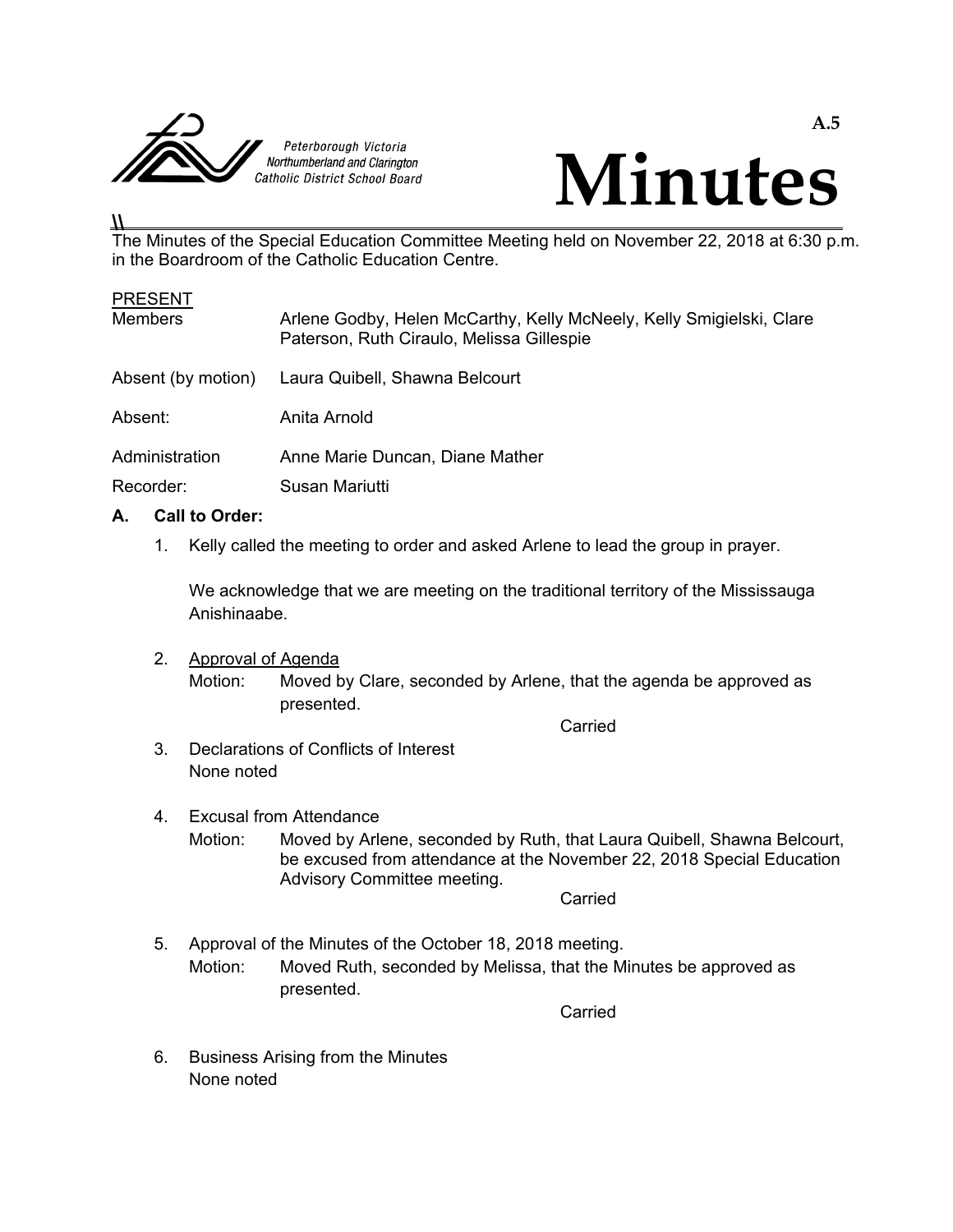#### **B. Recommended Actions/Presentations**:

- 1. Remarks: Chairperson
	- Kelly thanked members for their commitment to SEAC this past year, and in particular members who will not be returning for the next term, Ruth Ciraulo, Maria Castiglione, and Michelle Montague
	- January we will be electing a new Chair and Vice Chair of SEAC. This is a 4-year term.
- 2. Remarks: Superintendent of Learning/Special Education *(Anne Marie Duncan, Superintendent of Learning/Special Education)* 
	- Anne Marie thanked members whose term has come to an end
	- Ministry of Education is consulting with everyone across the province. Stakeholders are asked for their input. https://www.ontario.ca/page/for-the-parents
	- Received confirmation from Ministry of Education confirming our Special Incident Portion (SIP) grant 2.486 million dollars.
	- Consultants continue to complete SIP claims for this school year 2018-2019
	- Student monitor positions currently advertised unqualified special education support staff. These positions to be used in emergency situations only. Anne Marie will keep committee updated on the role out of these positions.
- 3. Individual Education Plan (IEP) *(Maureen Potts, Special Education Consultant)*
	- Maureen gave an informative presentation, and explained the different areas of the IEP
	- Members requested a list of Board acronyms.
- 4. Discussion: SEAC professional development/tour *(Anne Marie Duncan, Superintendent of Learning/Special Education)* 
	- February 1<sup>st</sup> professional development day, we will be hosting Michael 'Pinball" Clements in the afternoon, and Mehrit Centre on 'Self-Regulation"
	- $\bullet$  SEAC committee supports the February 1<sup>s</sup>, 2019 professional development day in lieu of the required  $10<sup>th</sup>$  meeting for the 2018-2019 school year.
	- SEAC members are invited to attend this session and additional information will be provided as we get closer to the date
- 5. Discussion: "Accessible Education for Students with Disabilities" document *(Anne Marie Duncan, Superintendent of Learning/Special Education)* 
	- $\bullet$  Chapters 4, 5, 6, 7
	- Anne Marie highlighted the key points of chapters 4 to 7.
	- Copy of presentation attached
	- Copy of document can be found at: http://www.ohrc.on.ca/sites/default/files/Policy%20on%20accessible%20educatio n%20for%20students%20with%20disabilities\_FINAL\_EN.pdf
	- Anne Marie referenced safe school document "Caring & Safe Schools in Ontario" http://www.edu.gov.on.ca/eng/general/elemsec/speced/Caring\_Safe\_School.pdf
	- Members were asked to review chapter 8 for the January meeting.
- 6. Reports from SEAC members Included on Agenda
- **C. Information Items**

Attached to agenda